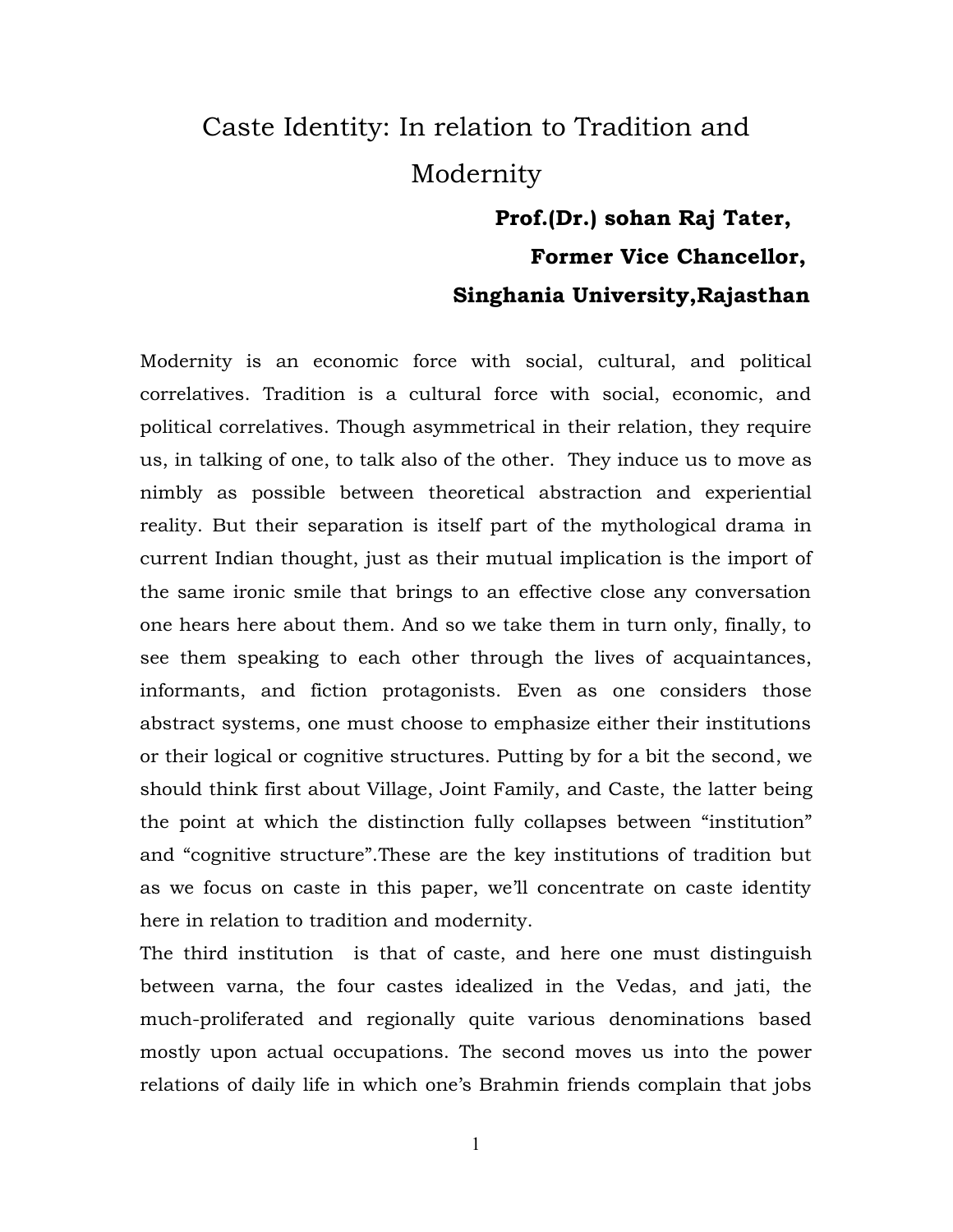are there only for the "Scheduled Tribes and Backward Classes", as the reservation (or quota) legislation terms them, while one's friends from the other end of the spectrum complain about the Brahmin (or, alternatively, the Tamil) "mafia" that runs everything in a social reality being rapidly restructured within a "modern" class system subsidiary to the global consumer economy, there may be plenty of truth in both perspectives. But jati, the occupational castes, organize social life, economic contacts and often basic options, value systems, and family customs, and even ethnosociological profiles of the sort statisticians love best. The varna order tidies into four classes the functional divisions of Indian social organization and derives its authority from its Vedic origins. As an abstract, conceptual order it trips us over into the other emphasis in thinking about tradition, namely it's logical or cognitive system.

One of the more illuminating book about caste is by Veena Das, "Structure and Cognition: Aspects of Hindu Caste and Ritual" (Second Edition; Delhi, Oxford University Press, 1982),a book which balances a structuralist sense of culture as a language with a very open and flexible model of linguistic structuring, and which draws upon Das's career of fieldwork to temper her readings of the Sanskrit texts upon caste theory. Sometime we confuse "caste" with "class" and though there is positive correlation between economic standing and caste, it is also true that particularly since independence the two are increasingly independent variables.(it is for example, the middle castes from which many of the nouveaux riches emerge, and feminist Madhu Kishwar has argued that it is upper and middle caste peasant family structure that in its vertical and geographical spread through Indian society is worsening the condition of rural women.)

Caste is not strictly economic, nor is it purely hierarchical as class strata tend to be.Brahmins, that is, are the "highest" caste from a spiritual or religious perspective, but the kings were kshatriyas. Das argues that the king and the Brahmin were bound in reciprocal but not hierarchical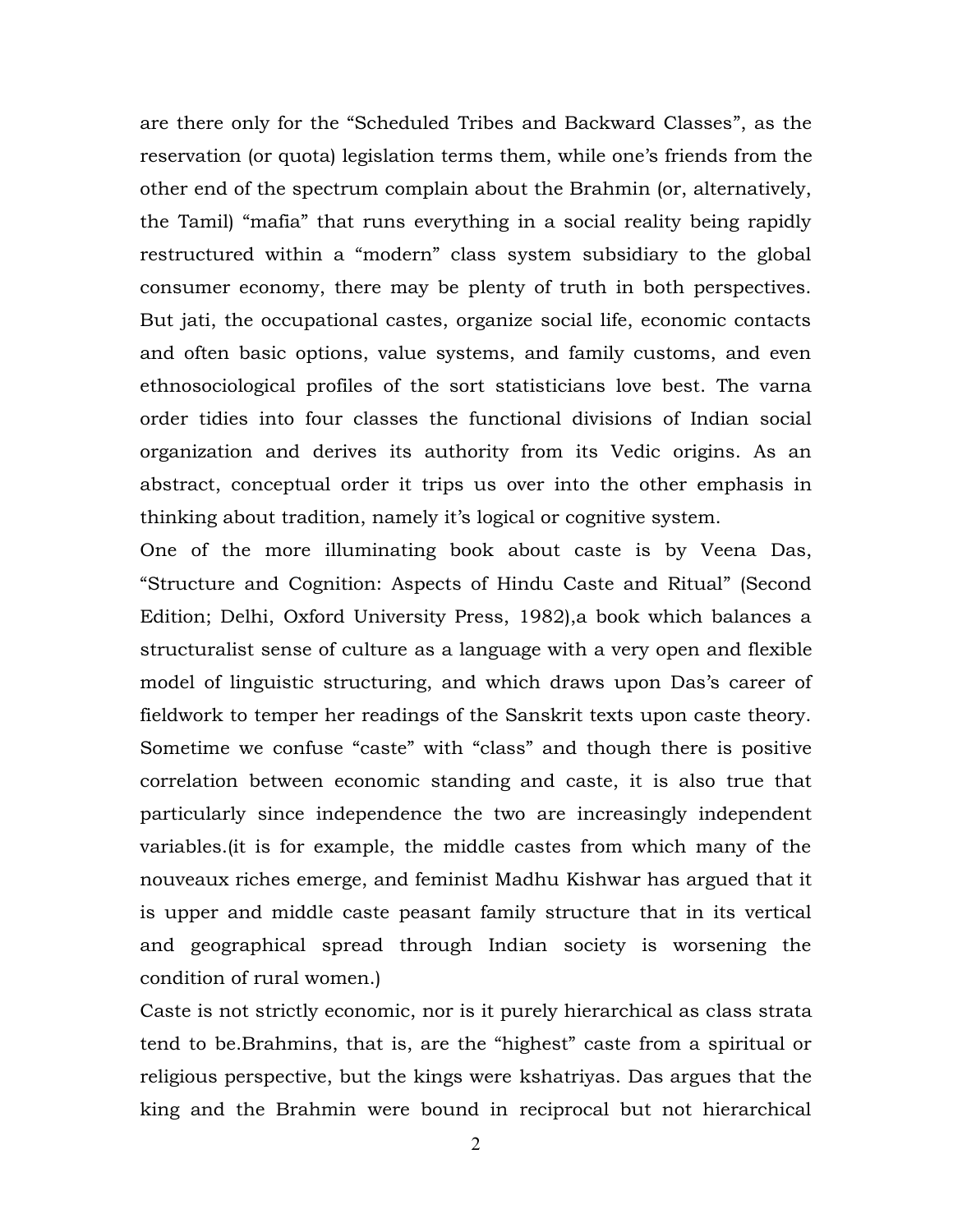obligations,and moves swiftly to make us understand the implications of the "statuses" (as she calls them) distributed within the systems of caste and ashramadharma(the Way one may call it, appropriate for one's agerelated stage in life).That is, these statuses don't need the geological metaphor of sedimentary levels, but the linguistic metaphor of how syntactically, a culture articulates its social relations. We can glimpse in what follows just what Das achieves with this metaphor:

"These relations between the stasuses express the structural order of Sanskritic Hinduism in terms of a mediated opposition between the asocial and social, and within the social in terms of a categorical partition between the holders of temporal power (king), inherent spiritual merit (Brahmin), and the non-Brahmin mass of householders within the caste system"

The inside version of social realities are represented in a novel like Samskara, which matter greatly from this point of view. For the moment, most useful for us is how this reading of caste complicates the typical and simplistic Western interpretation of caste as class oppression. That oppression certainly exists, but Das wants us to understand how these social categories and their associated ways of living are more than a rationale for privilege. These dharmas segment exist and enable individuals to transpose the paradigmatic morphology of Hinduism into the syntagmatic realities of history.Amorphous experience becomes the words and grammar by which one's life is spoken.

Das's work is analogous in its effect to that of T.N.Madan's "Non-Renunciation: Themes and Interpretations of Hindu Culture" (Delhi, Oxford University Press, 1987), which corrects the Brahmanic view toward otherworldiness in Western caricatures of India. Again and again, Madan takes pairs of terms that strike Western ears as oppositions and shows they do not participate in the valorization inherent in Western binary thought but are instead like Nandy's "exclusive parts" within an enlarged inclusive whole".(For example, the asceticism of the holy elder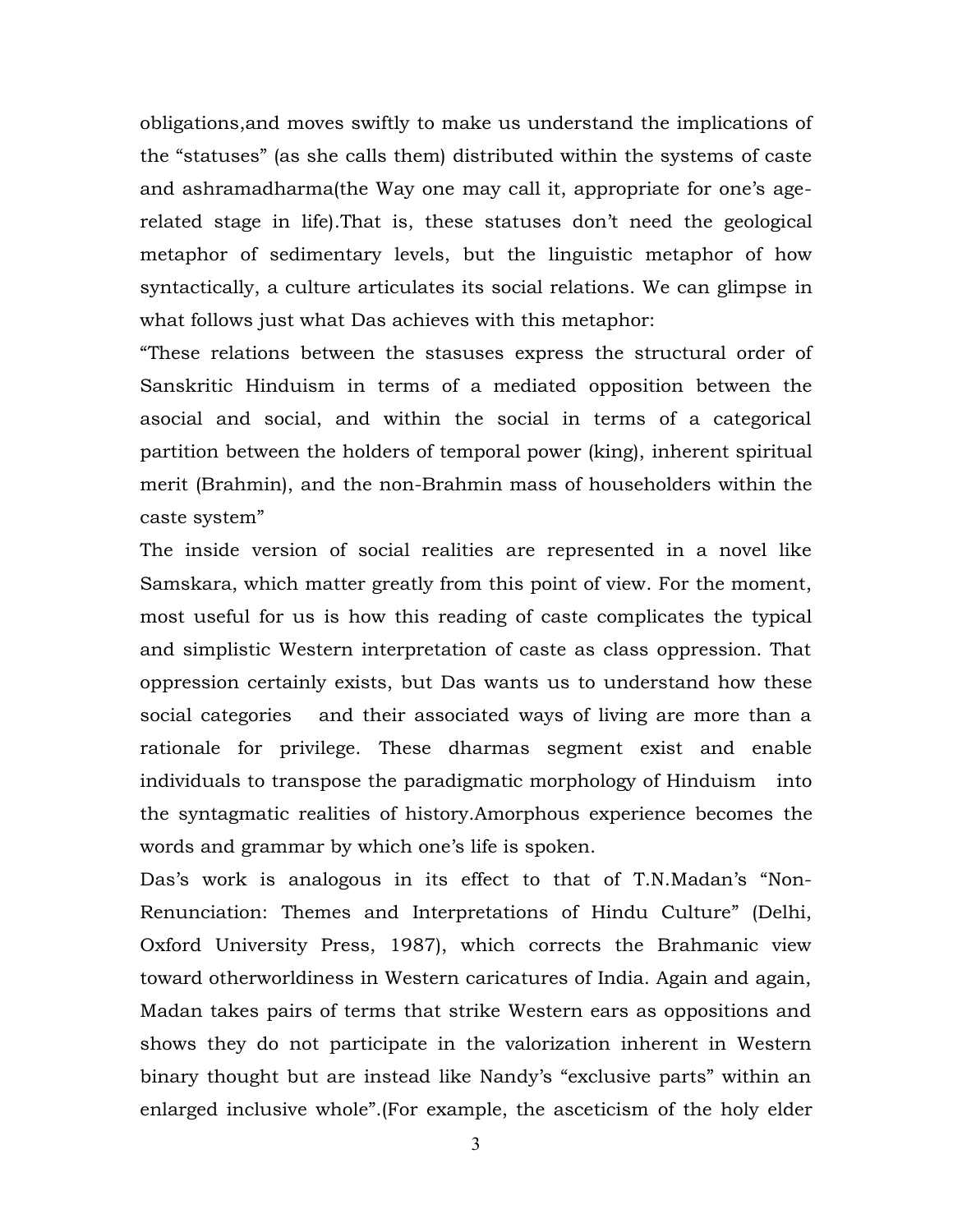and the worldly concerns of the householder are age-appropriate phases of one life not opposed metaphysical belief systems; the Brahmin's management of offal are unequal in status and pleasantness, but equal essential dimensionsof human community.)Paralleling Das's argument at several points, Madan argues that rituals and categorical schema are "efforts to establish the proper relations between (the relevant terms)" Ultimately, one infers from Das, such cultural forms as ritual performatively maintain "bounded and articulated states as opposed to liminal and disarticulated states". Hence if jati, castes proliferate, compete for relative status, disappear, subdivide, then, from the privileged perspective of the ascendant groups, the varna castes continue to parse the grammar of utopian social relations bequeathed from the Vedic tradition.

To conceive of caste not simply as a Western pyramid of power, but as a circular graph of an intimately contiguous set of relations within an inclusive whole, means that we all get quite different summaries of basic principles of life depending upon where in that circle we stand.It is male Brahmin voices that have historically held the attention of Western listeners, and only comparatively recently have the effects of that dominance begun to change in response to post-Independence study of Dalits, and women(to name the most sensationally excluded groups from many ethnosociological studies of India). Ramanujan's "contextsensitivity" prods us toward trying to complicate our imagery of Indian social reality; Das and Madan starts us toward a relational grammar with glimpses of the often unheard speakers of non-Brahmanical social dialects.

Tradition is always inflected by rulers and carries ruling class interests. But they don't monopolize the language either. The lexicon and syntax of the language remains amenable to a variety of interests and quite capable of so penetrating the consciousness of a population that it provides the basic terms and mechanics for addressing social and